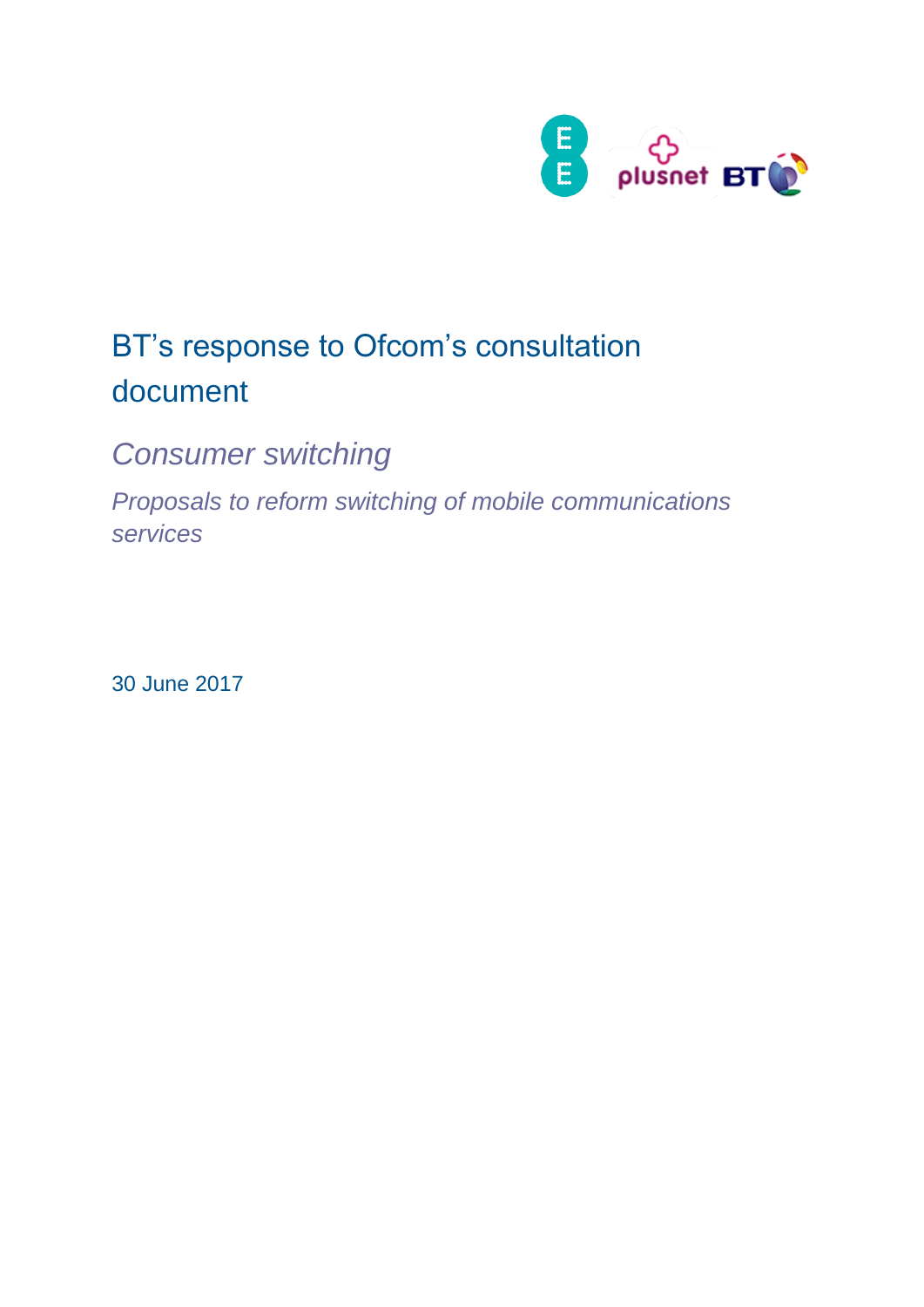### **Table of contents**

|                         | 2 Comments on Ofcom's assessment of consumer harm under current mobile switching |  |
|-------------------------|----------------------------------------------------------------------------------|--|
| 2.1                     |                                                                                  |  |
| 2.2                     |                                                                                  |  |
| 2.3                     |                                                                                  |  |
| 2.4                     |                                                                                  |  |
| $\overline{\mathbf{3}}$ |                                                                                  |  |
| 3.1                     |                                                                                  |  |
| 3.2                     |                                                                                  |  |
| 3.3                     |                                                                                  |  |
|                         |                                                                                  |  |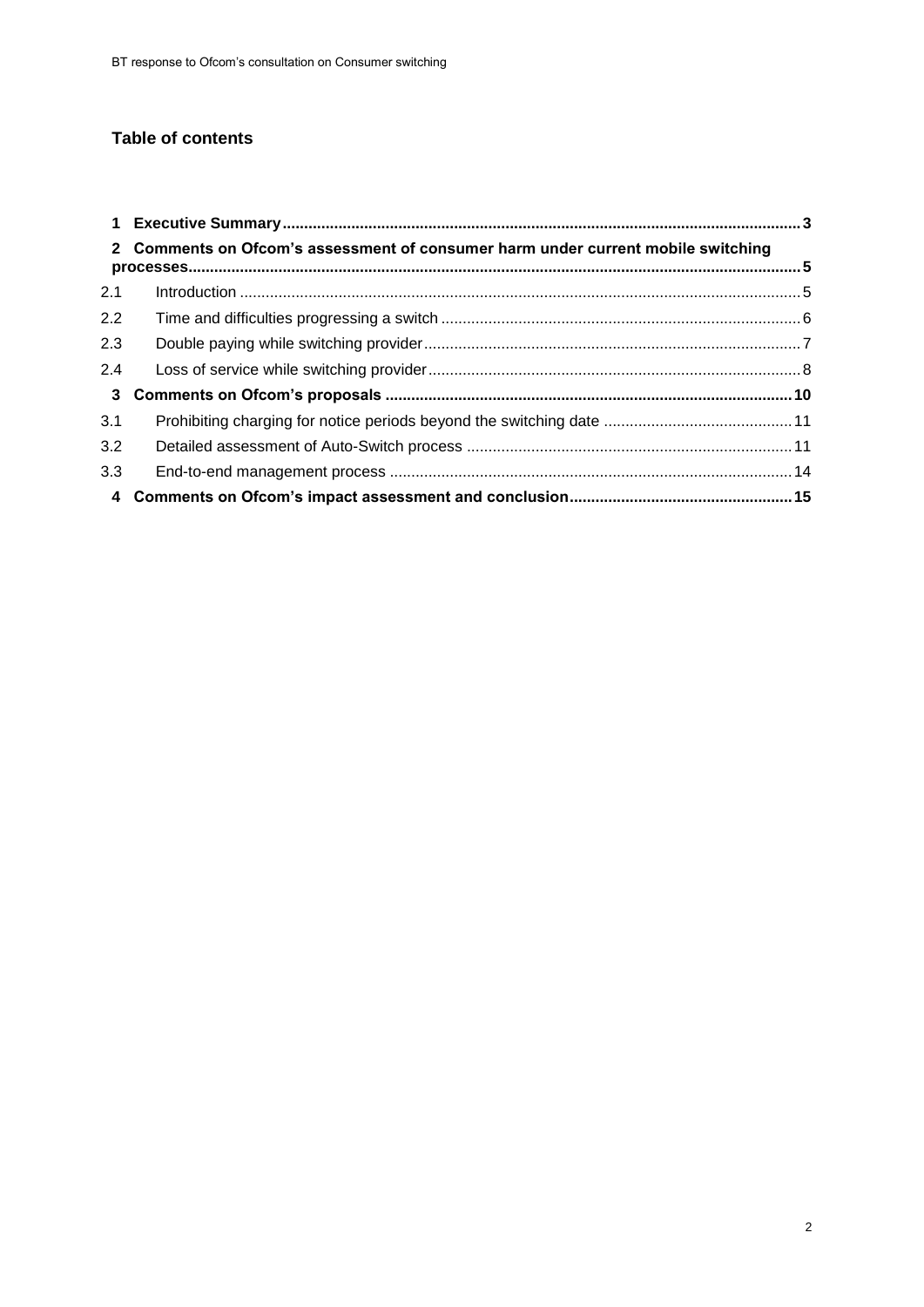# <span id="page-2-0"></span>**1 Executive Summary**

- 1. BT agrees with Ofcom that it is important that consumers can switch provider quickly and easily to help them exercise choice and take advantage of competition in the communications sector. Smooth switching processes encourage competition for the provision of good value, high quality and innovative services.
- 2. With Ofcom consulting on triple play switching almost in parallel with mobile switching, there was the opportunity to look at switching in the round, and develop a switching process that would work in the future, with an increased uptake in quad play bundles, as suggested in BT's response to the March 2016 Mobile Switching consultation.
- 3. However, Ofcom decided to continue to look at mobile and triple play switching in isolation. This is a missed opportunity to develop a consumer friendly process that would work across all platforms,
- 4. Ofcom's research shows that the vast majority of consumers perceive mobile switching as easy. This is also reflected in the benefits of the options proposed by Ofcom; in the GPL option the costs of the new process substantially outweigh the benefits, and in the Auto-Switch, the base case, depending on the range of the benefits, is just about positive.
- 5. The main benefit realised by Ofcom's proposals is the reduction in double paying where a customer takes out a new contract, and has to pay for their notice period. This benefit accounts for almost 60% of the total switching benefits. We remain of the opinion, as per our previous response, that double paying (for porting customers) is an issue which is not related to switching, can be addressed separately, and does not have to be linked to any switching proposals.
- 6. We note that Ofcom has increased the estimated benefits of changes to the switching process, as a result of replacing its time savings estimates with survey-based Willingness to Pay (WTP) estimates. Ofcom's WTP estimates have a wide range and are likely to overstate the actual benefits due to the hypothetical nature of the survey and the fact that important information was not shared with respondents to the survey. Ofcom needs to take both a more conservative and inclusive approach to interpreting the evidence available to it, to account for this.
- 7. Based on updated costs and benefits, Ofcom has changed its mind, and now prefers the Auto-Switch process over the GPL process. Whilst BT agrees that this is the more proportionate option when looking at mobile switching in isolation, BT questions whether there is a need to include the N-PAC options for C&R switchers in the process. This appears to be a disproportionate solution for an issue experienced by a minority of C&R consumers. Ofcom's research demonstrates that the majority of these customers consciously decide to have their old and new service in parallel because of the benefits of doing so.
- 8. Our high level impact assessment of the N-PAC solution indicates that the incremental costs for this solution are substantial. There is also a risk that C&R consumers using porting related capacity could negatively impact on porting consumers.
- 9. We are still concerned that in the Auto-Switch process customers requesting a PAC online or via SMS may miss out on information other than Early Termination Fees and contract duration which is relevant to their situation. With an increase in customers taking out multiple services, fewer customers will be in situation where they have only one service, and where ETC information alone is sufficient. After they switch, consumers may face the impact of implications they were not aware of, and may decide to switch back to their old provider, resulting in increased costs for both losing and gaining provider.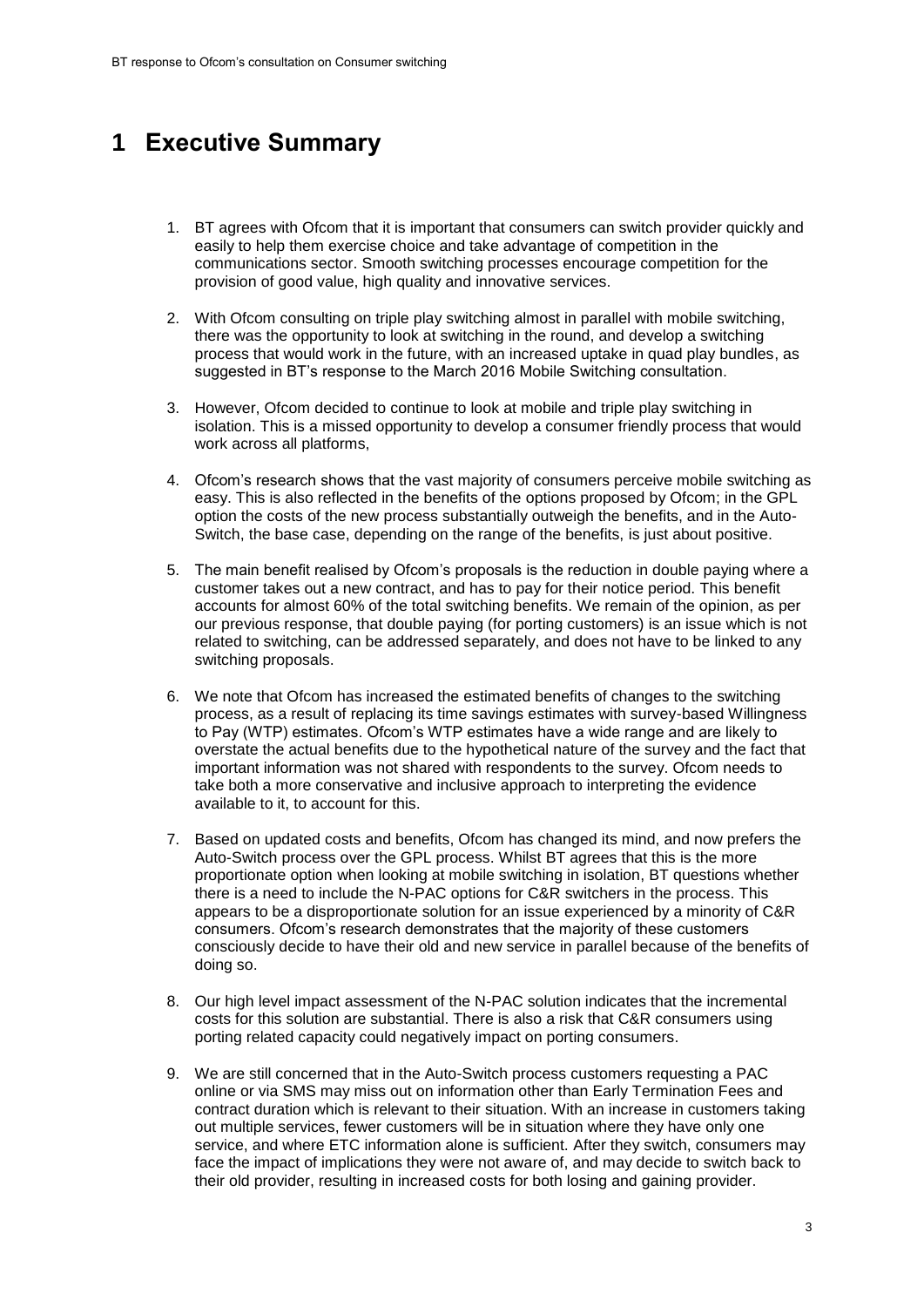- 10. Apart from the negative consumer experience, Ofcom's current estimates do not include costs for gaining providers where consumers cancel their service during the cooling off period, nor for losing providers potentially facing an increase in consumers wanting to migrate back to their original service.
- 11. Whilst the Auto-Switch process is able to deal better with fraud issues than the GPL process, we consider the process still needs additional safeguards, in particular for the SMS route. Such safeguards will increase costs, and may negatively impact on the customer experience.
- 12. The N-PAC solution is a costly one for BT to implement, and we believe Ofcom's objectives for C&R switchers can be achieved in a more cost-effective way.
- 13. Based on our concerns with Ofcom's Auto-Switch proposal set out above, and our view that the costs are likely to be higher and benefits lower, BT, with Vodafone, would like to propose a voluntary solution, which addresses the concerns identified with the current switching process, addresses the concerns identified with Ofcom's Auto-Switch proposal and can be implemented in a more cost-effective and faster way than Ofcom's proposal. BT proposes to include an alternative for the N-PAC solution in this voluntary proposal.
- 14. The high level details of this proposal are included in this response.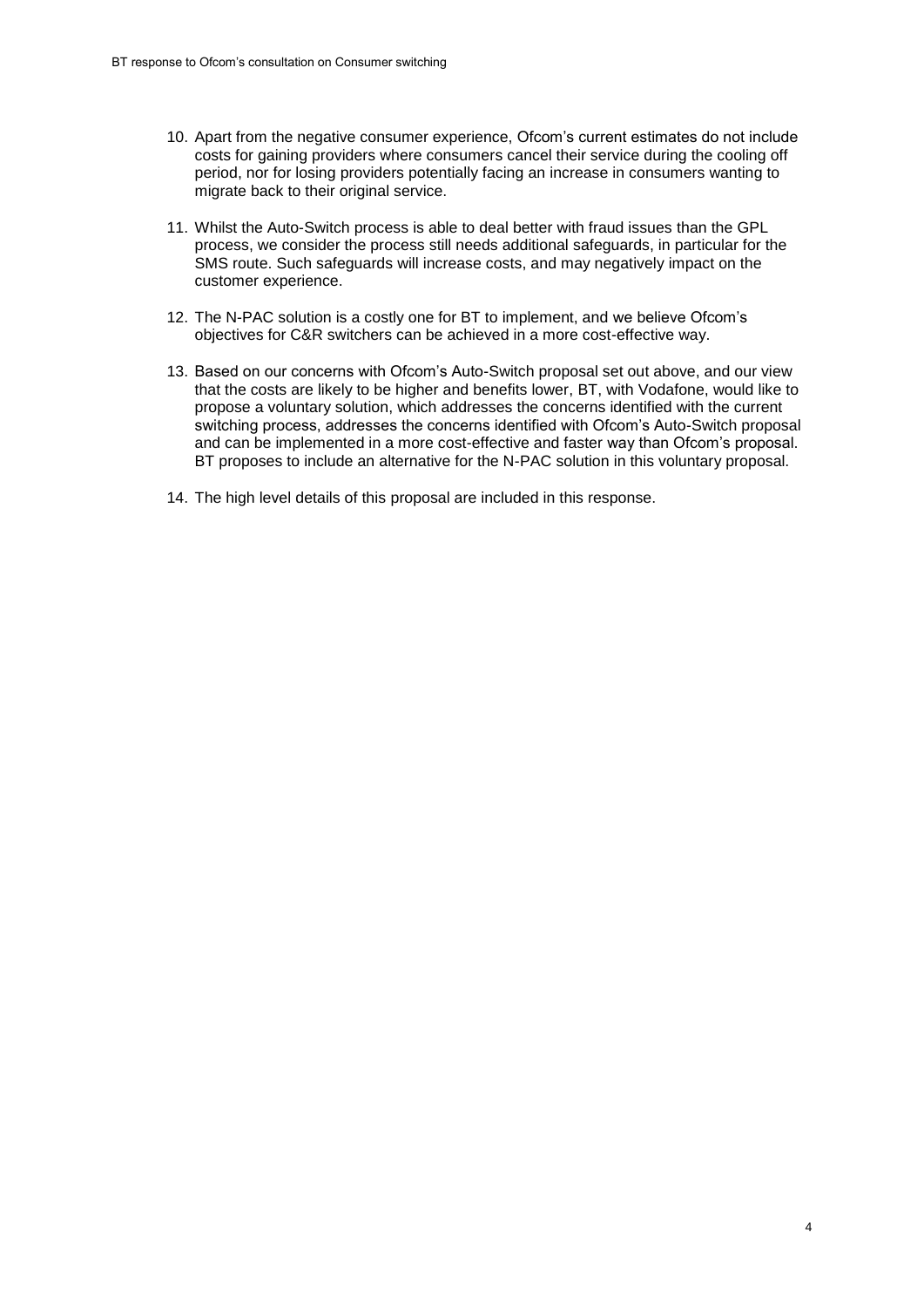# <span id="page-4-0"></span>**2 Comments on Ofcom's assessment of consumer harm under current mobile switching processes**

### <span id="page-4-1"></span>**2.1 Introduction**

- 15. BT recognises the importance of switching and notes that current mobile switching processes serve customers well, whilst at the same time protecting customers from harm.
- 16. Ofcom's assessment of harm needs to be considered against a background of high satisfaction with mobile switching. Whilst a small minority of customers may experience issues, the vast majority of customers have stated that they were either 'very' or 'fairly' satisfied with the current switching process, as evidenced by Ofcom's own research. Ofcom's Consumer Experience Report 2015, as outlined in our response in June 2016, showed that consumer satisfaction with mobile switching is at 94%, and has been increasing over time.
- 17. Ofcom's complaints data show a similar picture. The complaints volume is very low, both in absolute numbers, and in relation to other complaints categories.
- 18. Ofcom identifies three main sources of harm related to the current process:
	- Unnecessary time and difficulties progressing the switch;
	- Double paying while switching provider; and
	- Loss of service while switching.
- 19. In terms of time and difficulties progressing the switch, BT considers that while mobile switching works well, any process can be improved. And indeed, improvements to the mobile switching process have been made continuously by industry since 1999, on a voluntary basis, through the Operator Steering Group resulting in satisfaction rates which have continued to increase over time. Where improvements to the current process can be made to make providing PACs even easier, we are happy to make changes, as long as these are proportionate, and do not negatively impact the customer experience.
- 20. Ofcom's different pieces of switching research show different issues with a different prevalence. The two most common issues appear to be the time it takes to request a PAC, and keeping the mobile phone number. Whilst the former could be improved by making small changes to the current process, the latter is a compliance issue, which should be addressed through an Ofcom monitoring and compliance programme.
- 21. As per BT's response to the March 2016 consultation, we consider that any harm related to double paying is independent of the switching process and can be addressed separately.
- 22. Whilst the research indicates that a minority of consumers experience a loss of service when switching, we believe that industry initiatives and improved information about the switching process will minimise these issues.
- 23. In summary, mobile switching works well for most, indicating that whilst further improvements can be made, they are likely to be small, and the process does not require an overhaul.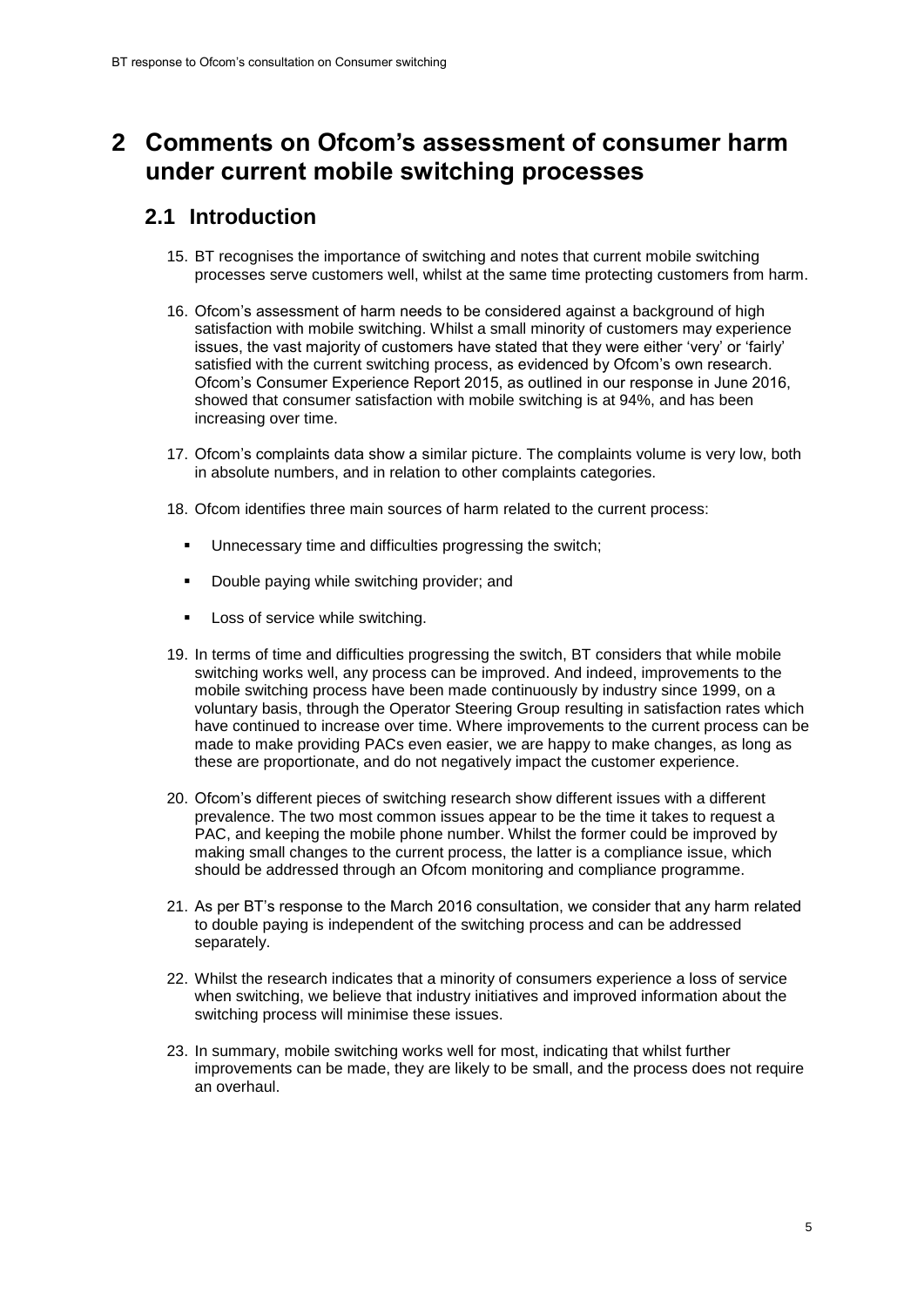### <span id="page-5-0"></span>**2.2 Time and difficulties progressing a switch**

- 24. In our response to the March 2016 consultation we commented on the different pieces of switching related research. We concluded that the BDRC research appeared to lack objectivity and when comparing Ofcom's different pieces of research, the results were inconclusive.
- 25. Small minorities of switchers indicated they had issues with switching. Across the different pieces of research, there are a few common issues (with widely differing prevalence). One is around provider persuasion to stay and the time it takes to request a PAC. According to the BDRC research, only a small minority of switchers considered this to be a major difficulty.
- 26. Ofcom compares the 7.7 minutes for a successful PAC request with the time it takes to navigate an IVR. We believe this comparison is not valid. We do not dispute that retention offers may be discussed on the call, but agents will also carry out customer authentication, and provide the customer with relevant information about the implications of switching. Below we have set out the importance of authentication and relevant switching information and our concerns with Ofcom's proposals in these areas.
- 27. Customers successfully requesting a PAC will have been told by their current provider what the consequences of switching are. In our response to the March 2016 consultation, we set out that for many customers, it is not just information about contract duration and early termination fees that is relevant but information about the impact on second lines, discounts, content services and other benefits, such as data bundles related to other services.
- 28. The other common issue identified in the research is about the ability to keep phone numbers, in particular (according to the BDRC research) for C&R switchers. Looking at the details of this group of switchers, the research indicates that 14% of this group wanted to keep their number. We agree that if customers want to port their number, they should not be dissuaded to do so by providers.
- 29. The research sets out reasons why C&R switchers did not keep their number. Apart from the perception that it was easier to switch without porting their number, in 20% of cases either the old or the new provider told the customer they could not keep their number. This is a clear breach of Ofcom's General Condition 18 which requires networks to provide number portability, which should be addressed through an Ofcom monitoring and enforcement programme.
- 30. Ofcom refers to its own complaints data regarding switching. Ofcom receives on average 80 complaints per month. Looking at the numbers over time, the trend is a downward one, indicating that the process is increasingly working better for customers.
- 31. These complaint numbers should be seen in the context of all switchers. Around 6.5m consumers switch each year, and of that group, around 1000 consumers complain about their experience to Ofcom. Whilst BT agrees that switching should be easy, 1000 complaints is a very small number compared to the total number of switching customers.
- 32. When looking at Ofcom's underlying categories feeding into switching complaints, BT questions whether some of the categories should be classified as switching related. Whilst handset unlocking can lead to issues for consumers who switch provider, and are unaware of their handset being locked, we note that neither the Auto-Switch nor the GPL process would address this. These complaints currently make up 25%-30% of switching complaints. For some other underlying categories, it is hard to assess whether or not they rightly contribute to switching complaints. A PAC may be refused for valid reasons; similarly, a PAC charge may be fair and reasonable.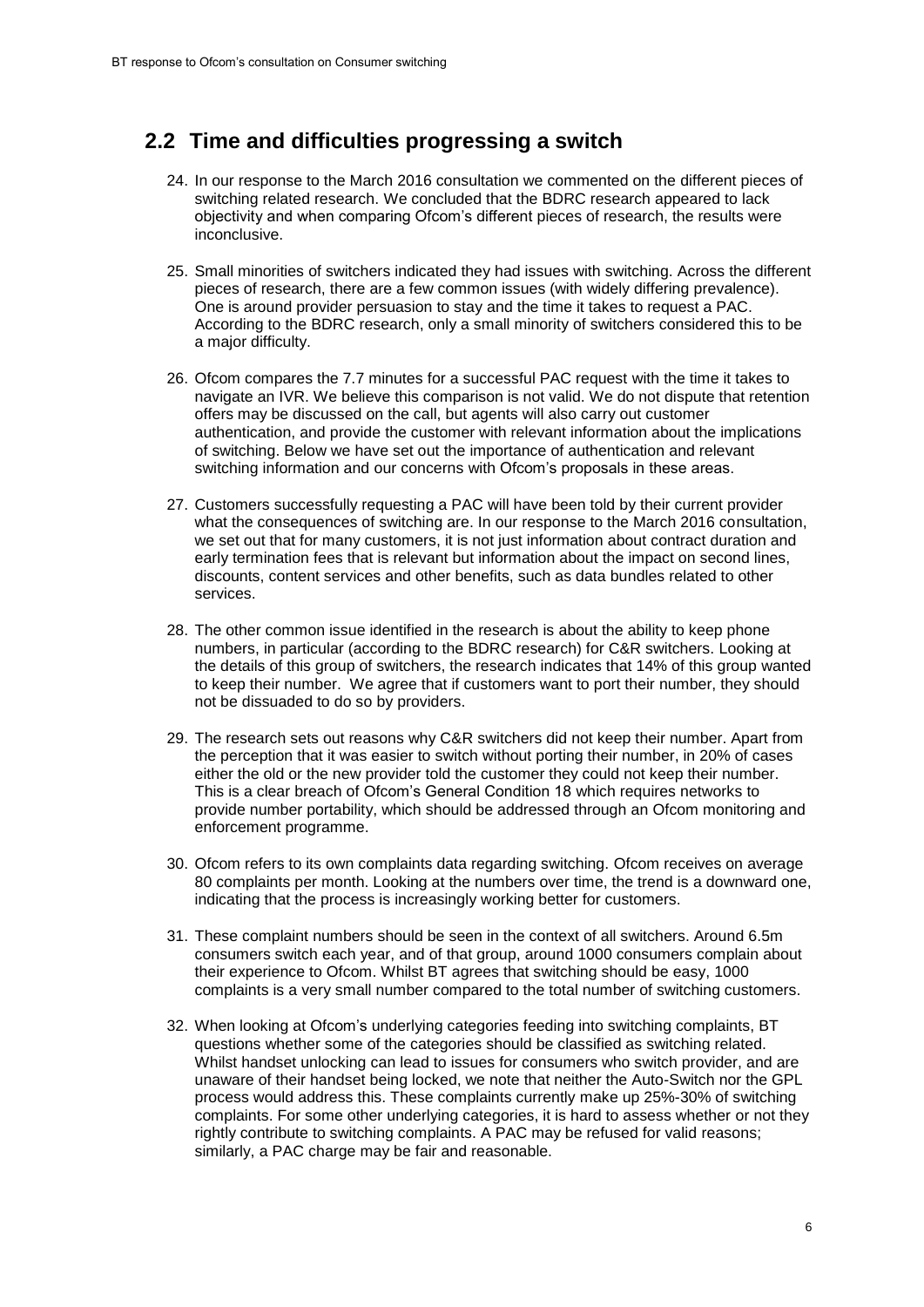- 33. Satisfaction with mobile switching is also reflected in EE's own complaints about switching. From January 2016 to June 2017, EE received on average  $\&$  complaints per month about switching related issues. This equates to  $\%$  of the total number of complaints received. These numbers should be viewed in relation to a mobile customer base of around 30m.
- 34. Trend analysis of switching related complaints into EE shows that it is a decreasing one, with complaints in single digits from May 2016 onwards. Similarly, the number of complaints about switching referred by EE to Ombudsman Services and HM Courts and Tribunal Service, is very low; since September 2015 we have had only  $\&$  switching related referrals.

### <span id="page-6-0"></span>**2.3 Double paying while switching provider**

35. As per our response to the March 2016 consultation, we consider that double paying because of notice periods is an issue that can be addressed independently from switching processes. It is not linked to a GPL or Auto-Switch process and both the potential harm and remedies are from a different nature.

### **PAC switchers:**

- 36. Ofcom distinguishes between PAC switchers and C&R switchers double paying. We note, as per our previous response, that it is possible for consumers to avoid double paying. Whilst Ofcom stresses that it is difficult for customers to manage notice periods, we consider that with clear information at the right time in a customer's life cycle, it is not a very difficult thing to do.
- 37. Information about the switching process, including notice period, is available on operators' websites. Information about termination rights and procedures is also part of the mandatory information under Ofcom's General Condition 23. Ofcom's research showed that one fifth of switchers were unaware of their notice period. This means that the current information provided, either on a voluntary or formal basis, is not effective.
- 38. In our response to the March 2016 consultation we suggested an information remedy to address double paying. This would give clarity to consumers about the existence and workings of a notice period. It could be combined with Ofcom issuing guidelines about what should be covered in such information and could include requirements on providers to make customers aware of a notice period before the end of their contract, or provide facilities for customers to check their contract end date and notice period, for instance through online accounts, or by sending an SMS whereby the information would be sent back by SMS.

### **C&R switchers:**

- 39. As Ofcom notes, the difference between PAC and C&R switchers is that C&R switchers can use both their old and new service during the overlap, whereas PAC switchers at any point in time, only have one service. Ofcom then sets out that the research shows that only a minority of C&R switchers appear to benefit from the overlap.
- 40. Looking at the underlying reasons for a contract overlap, contrary to Ofcom's conclusions, we consider that a majority of C&R switchers benefited from the overlap, or, at least made a conscious choice to have an overlap in contracts because of perceived immediate benefits. According to the BDRC research, almost 80% of C&R switchers mentioned 'Getting the handset as soon as possible', Signing up with a new provider before the deal runs out' and 'Switching to a better service immediately' as reasons for an overlap. This does not indicate that there are issues with the switching process for these customers, or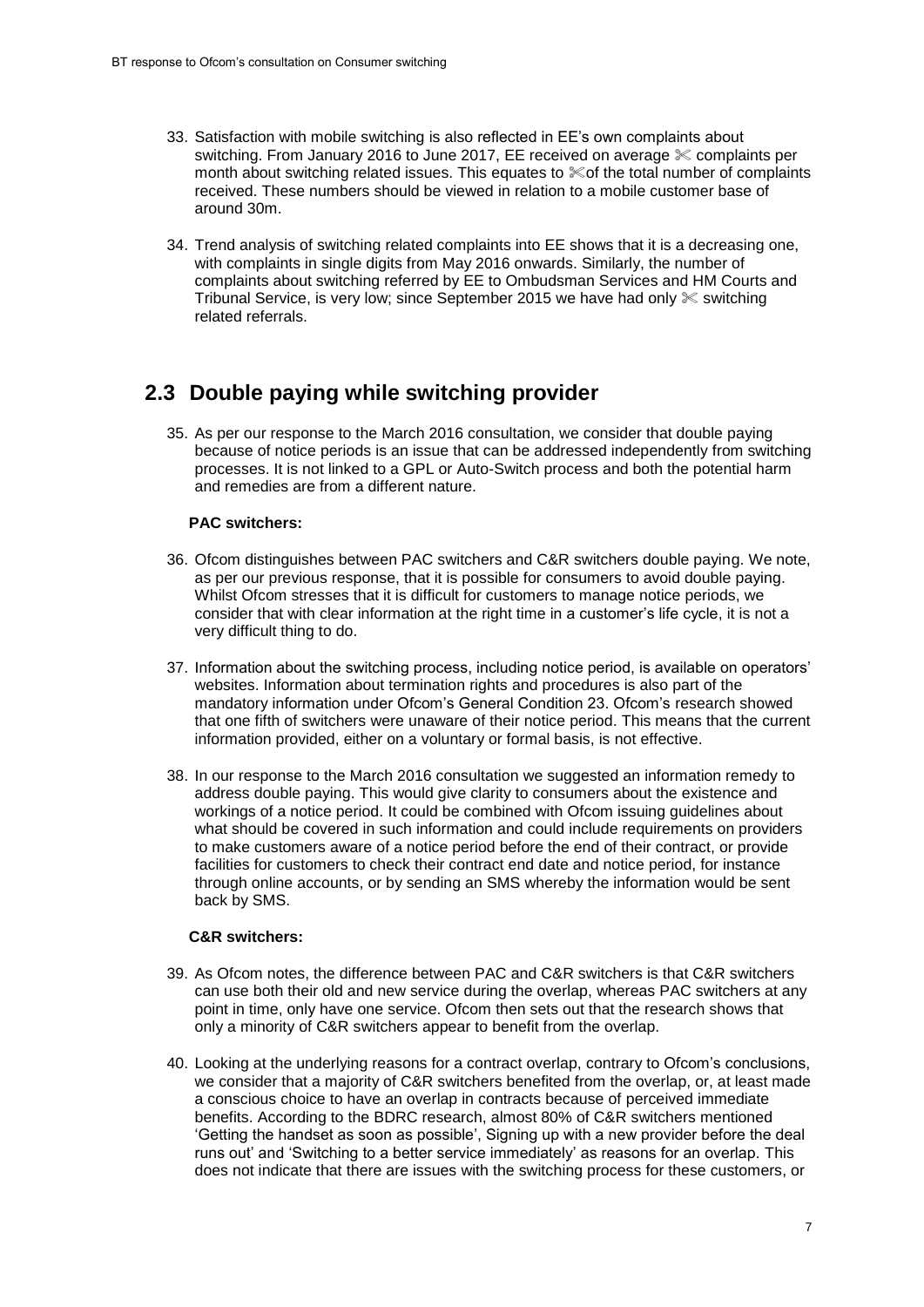that there is confusing information on how to proceed if customers don't want to port their number.

41. We therefore consider that the harm related to double paying for C&R customers is significantly lower than estimated by Ofcom, because a majority of these consumers appear to make a conscious choice they benefit from and could avoid the overlap in service and payment.

### <span id="page-7-0"></span>**2.4 Loss of service while switching provider**

- 42. Ofcom identifies short-term service loss as one of three sources of concern for consumers. The BDRC research contains information about the duration of the loss of service. There can be many reasons for a perceived loss of service. There could be genuine loss of service arising out of timing differences when providers transfer files between them at different times of the day. It could also be a perceived loss of service which could be minimised if consumers were made fully aware of the actions they should take on the day of the port, e.g. switching the phone on and off, using the temporary number given to them, and unlocking the handset).
- 43. To address issues related to loss of service and late porting, the mobile providers, through the industry Mobile Number Portability Operator Steering Group ("the OSG") has agreed to make changes to the porting processes and to the information provided to consumers about switching. Below we describe these changes.
- 44. There are inter-operator mechanisms operating in the background on the day of the port itself. Files are transferred between the mobile providers in sequence and within a specific timeframe (currently 11am to 3pm). This is in line with the industry MNP Porting Process Manual.
- 45. The OSG has agreed to extend the porting window within which files can be exchanged. The window will be extended by two hours (from 10am to 4pm). This will maximise the period during which files are transferred and processed and will have a positive impact on porting capacity.
- 46. In addition, a new cut-off time of 2pm for the transfer of the files to the gaining provider has been proposed. The OSG is currently investigating the feasibility of bringing the 2pm cut-off forward to 12pm, if required. The changes will result in consistency across the providers involved in porting and minimise loss of service for switchers.
- 47. We understand that on the day of the port some consumers may be confused about what will happen, and whether they need to do something. The Help & Support pages on our websites contain information for consumers about porting their number and explain what to do before the port and what to expect on the day of the port. We explain to consumers that they will experience a short interruption to their service temporarily, and we advise customers to prepare for this to avoid disruption and to continue to turn their handset on and off throughout the day.
- 48. As regards further improvements, members of the OSG have acknowledged that information on their individual websites could be made even more helpful and they have committed to publishing clearer information on their individual websites, covering subjects agreed by the OSG, which are relevant to consumers before and during the switch. The information is in currently in draft form and is in the process of being reviewed and updated. It will be available directly to customers and via providers' own websites.
- 49. Other OSG related improvements are being considered, including the service level agreements between providers, escalation process and resolution times. The OSG is also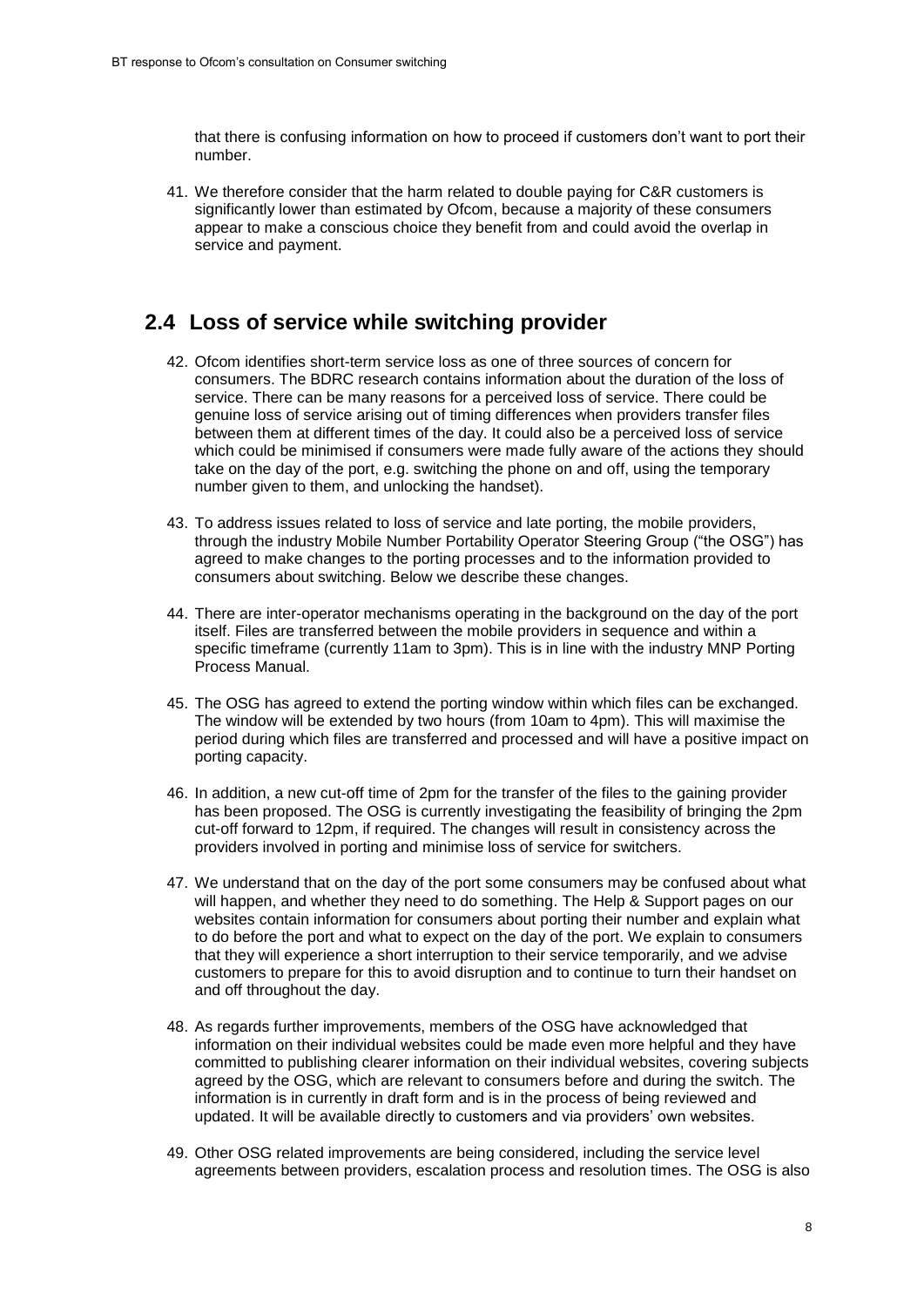discussing with Syniverse porting experiences in non-UK jurisdictions with a view to learning and considering further improvements for UK consumers.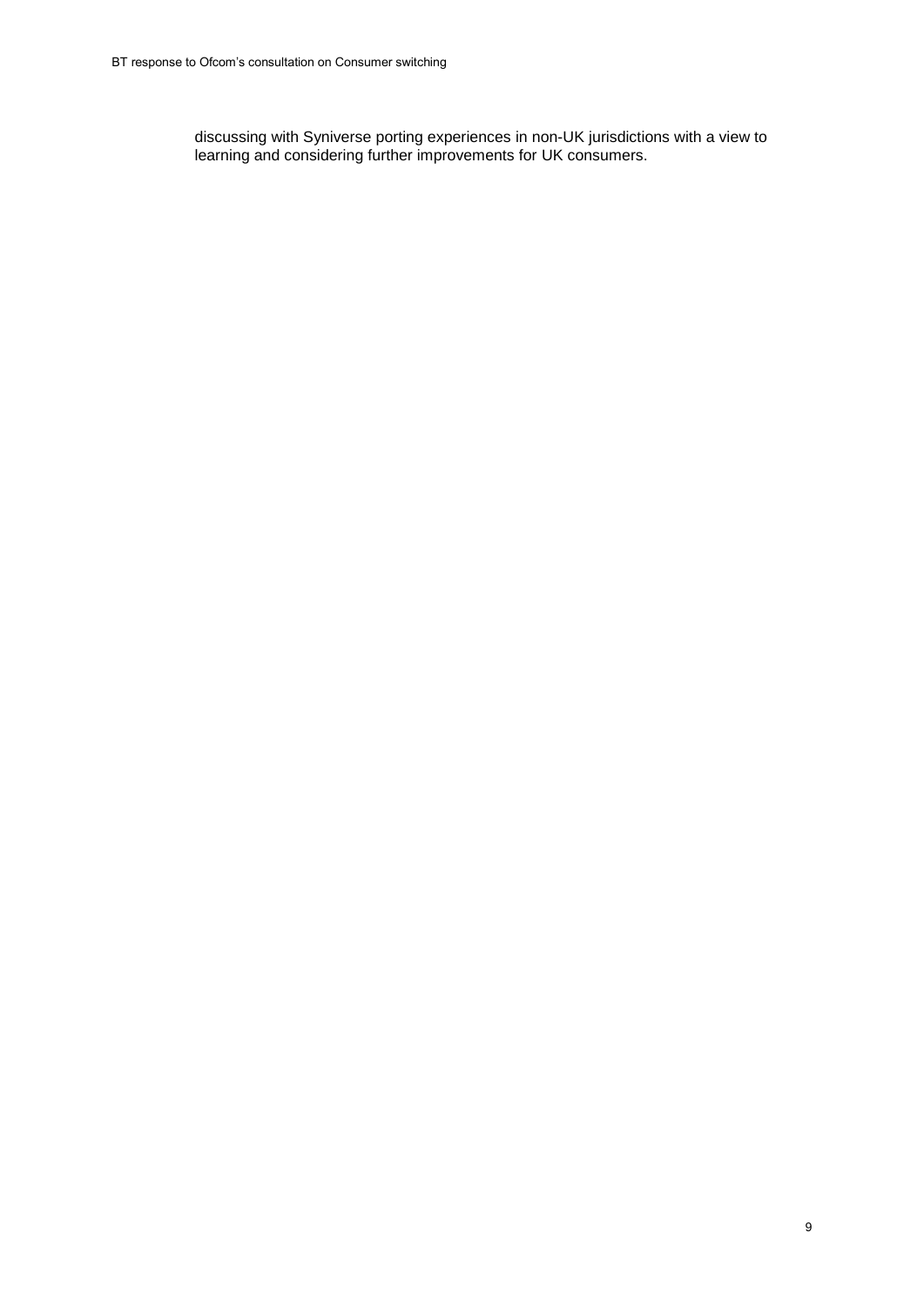## <span id="page-9-0"></span>**3 Comments on Ofcom's proposals**

- 50. We agree that requesting a PAC should be easy, and therefore, based on Ofcom's research, understand the proposal to include alternative channels for PAC requests. Providing consumers more channels could lead to confusion though, in particular for less engaged consumers, for whom Ofcom tries to simplify the process. There may also be a risk where consumers are unclear which service they are about to switch, in particular via the SMS channel. Consumers may think they cancel all services they have with a provider (for instance fixed and mobile services), or a different one from the one they intend to switch (they switch their fixed service, but end up switching their mobile service).
- 51. We remain concerned that the information provided to customers in many cases may not be comprehensive, that customers may not be able to make an informed switching decision, and may end up regretting their decision, resulting in a reverse migration back to the original provider. This would lead to an increase in cost for both gaining and losing providers.
- 52. Regarding the inbound phone contact route to request a PAC, we suggest Ofcom does not put in place restrictions on the type of conversation advisors have with consumers in this channel. Ofcom's own research shows that only one in six mobile switchers who contact their provider by telephone experience dissatisfaction with this method. In addition Ofcom also acknowledge that some customers actively engage in save conversations and indeed, benefit from reactive save offers.
- 53. In this context, Ofcom's review of the General Conditions is relevant as well, in which Ofcom proposes to remove the prohibition on reactive for fixed line services (currently in General Condition 22). We expect Ofcom to have a technology neutral approach on reactive save.
- 54. We consider that the N-PAC proposal for C&R switchers is unwarranted. In section 2, we explained that Ofcom appears to significantly overstate the harm related to double paying for this group. In addition, taking into account Ofcom's research into this group of switchers, we believe that many of these customers may not use the new proposed process for requesting an N- PAC, because it seems more complicated than the current C&R process.
- 55. In addition, although the risk of fraud is lower for the Auto-Switch process than for a GPL process, we still have concerns with this, in particular if PACs are requested via SMS, where the proposed process does not provide for authentication. We believe additional safeguards are required for this scenario.
- 56. In the time available to us, we focused on the proposed Auto-Switch process, and the changes compared to Ofcom's previous proposal. We agree with Ofcom that requiring industry to move to a GPL process would be disproportionate because of the high costs in doing so, and the limited benefits.
- 57. Whilst the Auto-Switch process can be implemented we note that our high level impact assessment of the changes compared to Ofcom's previous Auto-PAC process indicates a significant increase in costs to some parts of the process. In particular including the N-PAC option in the process almost doubles the estimated implementation costs for the Auto-Switch option. The SIM activation triggering the switch is another change resulting in an increase in estimated implementation costs.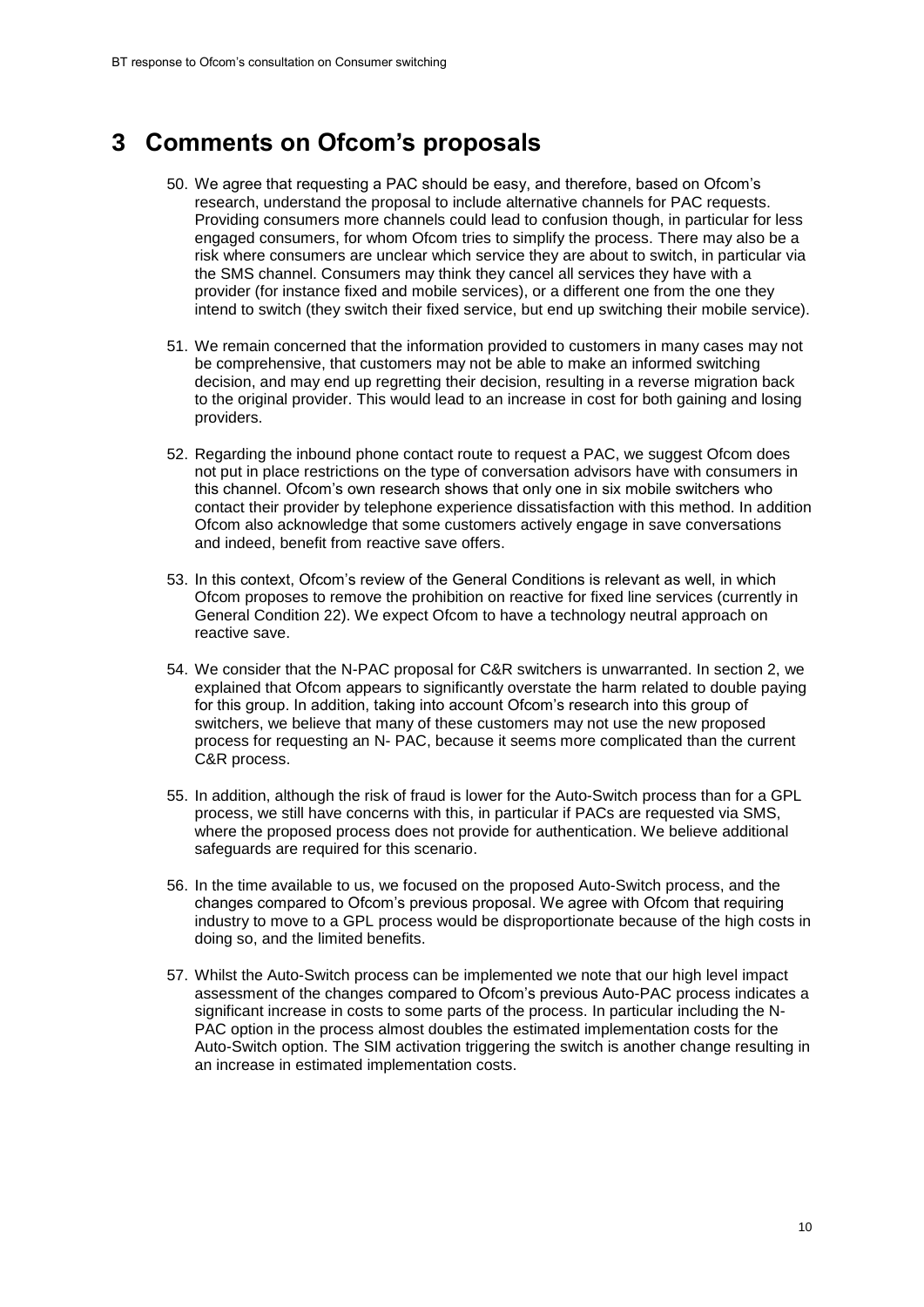### <span id="page-10-0"></span>**3.1 Prohibiting charging for notice periods beyond the switching date**

- 58. Although we believe Ofcom should have properly assessed the effectiveness of an information remedy to reduce the harm, we consider that the proposal to align notice period with porting for PAC switchers appears to be proportionate,
- 59. We note that this change in itself makes up the main benefits of all changes proposed by Ofcom, and accounts for about 60% of total benefits and as set out before, we believe double paying is a separate issue, which should be addressed independent from making changes to the switching process and the potential benefits of any changes to this should not count towards switching benefits.
- 60. We believe the proposal to include the N-PAC option for C&R switchers is disproportionate. Firstly, as set out in section 2, we believe the harm related to C&R switchers double paying is significantly lower than Ofcom's estimate. Secondly, taking into account Ofcom's research, we believe this group may be less likely to adopt the N-PAC process in large numbers.
- 61. The BDRC research gives insight into the perception of C&R switchers who decided not to keep their number. It sets out that one third of this group thought that switching would be faster without porting and one third that it would be easier. Based on this, we question whether many of these customers would be interested in the future to follow a process that is fairly similar to the current PAC process.
- 62. With the number of ports increasing over time, there are capacity constraints on the porting system and processes in general for both providers and Syniverse. Whilst industry is trying to use the available capacity as efficiently as possible, we consider that it would be unwise to use scarce system porting capacity for customers who do not want to port their number and consider porting capacity should be used by porting customers. Using that capacity for C&R customers could result in porting customers being negatively impacted.
- 63. Including an N-PAC route adds significant costs to EE's implementation costs. We believe Ofcom's concerns regarding C&R customers having overlapping service could be addressed in a much simpler way. One way to do this would be to allow these customers to choose the date by which they want the service with their current provider to cease. After this date, they would not be liable to any notice period charges. This would align their experience with that of PAC-switchers, who can decide, once they have requested a PAC, when to use it and will not be charged after the switching date.
- 64. Under this proposal C&R customers would contact their current provider and let the provider know they want to cease their service in for instance seven days' time. This would allow them to shop around and find a new deal. Or, if they have already made up their minds, they could ask for the cease to be sooner.
- 65. This proposal would avoid costly and lengthy implementation, and reduce the risk of porting capacity issues whilst at the same time reduce the harm for customers who double pay against their will.

### <span id="page-10-1"></span>**3.2 Detailed assessment of Auto-Switch process**

66. Ofcom proposes some changes in its current version of the Auto-Switch process, compared to the March 2016 Auto-PAC proposal. We have assessed the impact of including the N-PAC into the Auto-Switch process and the SIM activation triggering the switch process. Whilst the cost of including a PAC request route via SMS and online broadly remain the same, incorporating the N-PAC route in the Auto-Switch proposal substantially increases the costs for EE.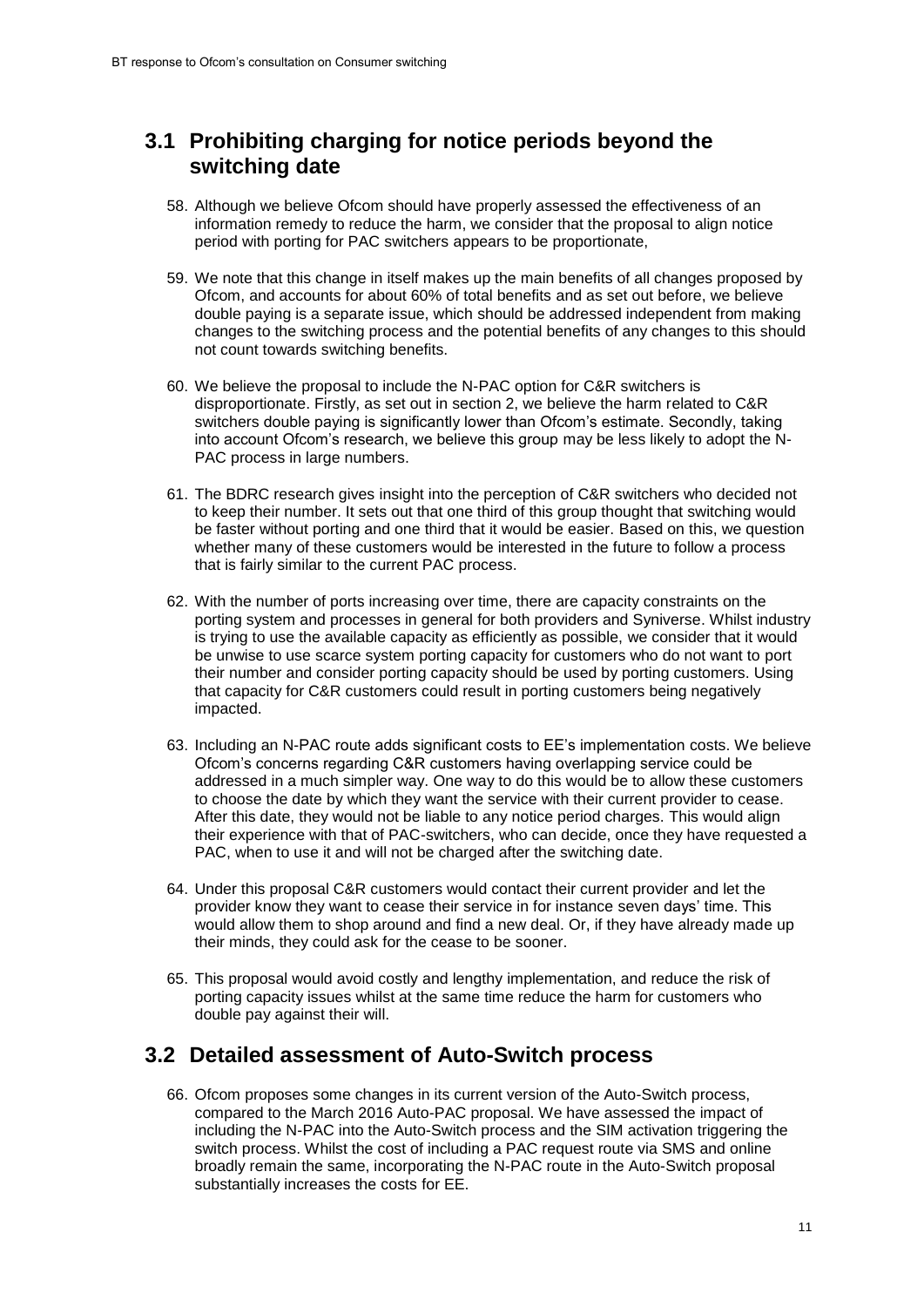- 67. In order for us to trigger the correct notifications between operators and internal network updates, we will need to be able to differentiate between a PAC and an N-PAC. So while the N-PAC route may look like the PAC route, it is different, and it will need separate development and separate testing. Interfaces with all relevant systems will have to be set up for the N-PAC process as well, but in slightly different ways.
- 68. In addition, separate PAC and N-PAC testing is required, including the impact of each process on the other.
- 69. Based on our impact assessment we believe that the costs incurred for the N-PAC solution for EE will be close to the PAC costs, which means the total cost will almost double.
- 70. If other operators' costs of implementing the N-PAC route show a substantial increase as well, then this part of the proposed intervention may become disproportionate. In section 3.1 above we set out an alternative for the N-PAC option which would reduce double paying for C&R switchers.
- 71. The second substantial change compared to Ofcom's previous proposal is the SIM activation triggering the switch. This will require changes in all sales channels, and a large number of internal systems. Apart from the changes required to implement this, we have concerns relating to customer experience. For instance, in a scenario where the coverage from a new provider at the customer's home or premise is very weak, the customer may only become aware of this when they try out their new SIM. At this point, the porting of their old number has already been initiated and they could be left with no service from their new provider and no service from their old provider. This could be a problem for all customers, but vulnerable customers in particular may be affected by this.
- 72. For these scenarios it is important that the customer is fully aware of the implications of triggering the port process once the SIM has been activated on the network rather than agreeing a date as is current practice. If they are not, then this could cause confusion, a perceived lack of service and the customer calling to report a fault.

#### **Relevant information when consumers switch:**

- 73. As per our response to the March consultation, we are concerned that for many consumers ETC and handset liability information is not sufficient and that consumers may not be aware of implications of their switch on other services. An increasing share of our customer base takes multiple services with EE/BT and this number is growing fast. Where consumers are fully 'switched on', they are perhaps better able to oversee additional implications and their impact. Where they are not, they may find themselves in a situation where they take out a new contract, end up losing certain benefits, and wanting to reverse their switch.
- 74. Ofcom's proposal only works for those customers who take out one mobile service (or multiple services, not impacting each other). This is a concern, in particular since providers are increasingly offering, and consumers taking out, multiple services.
- 75. With Ofcom aiming to make switching easier, and to remove barriers, in particular for less engaged consumers, this could lead to consumer harm. We are concerned that it may result in a substantial increase in the number of so called 'reverse migrations', which is a difficult and highly manual process.
- 76. In addition, gaining provides may face an increase in costs related to consumers using their cooling off period, with handset costs and logistic costs going up. Neither the cost of reverse migrations nor of the increased use of the cooling off period have been included in Ofcom's cost-benefit analysis.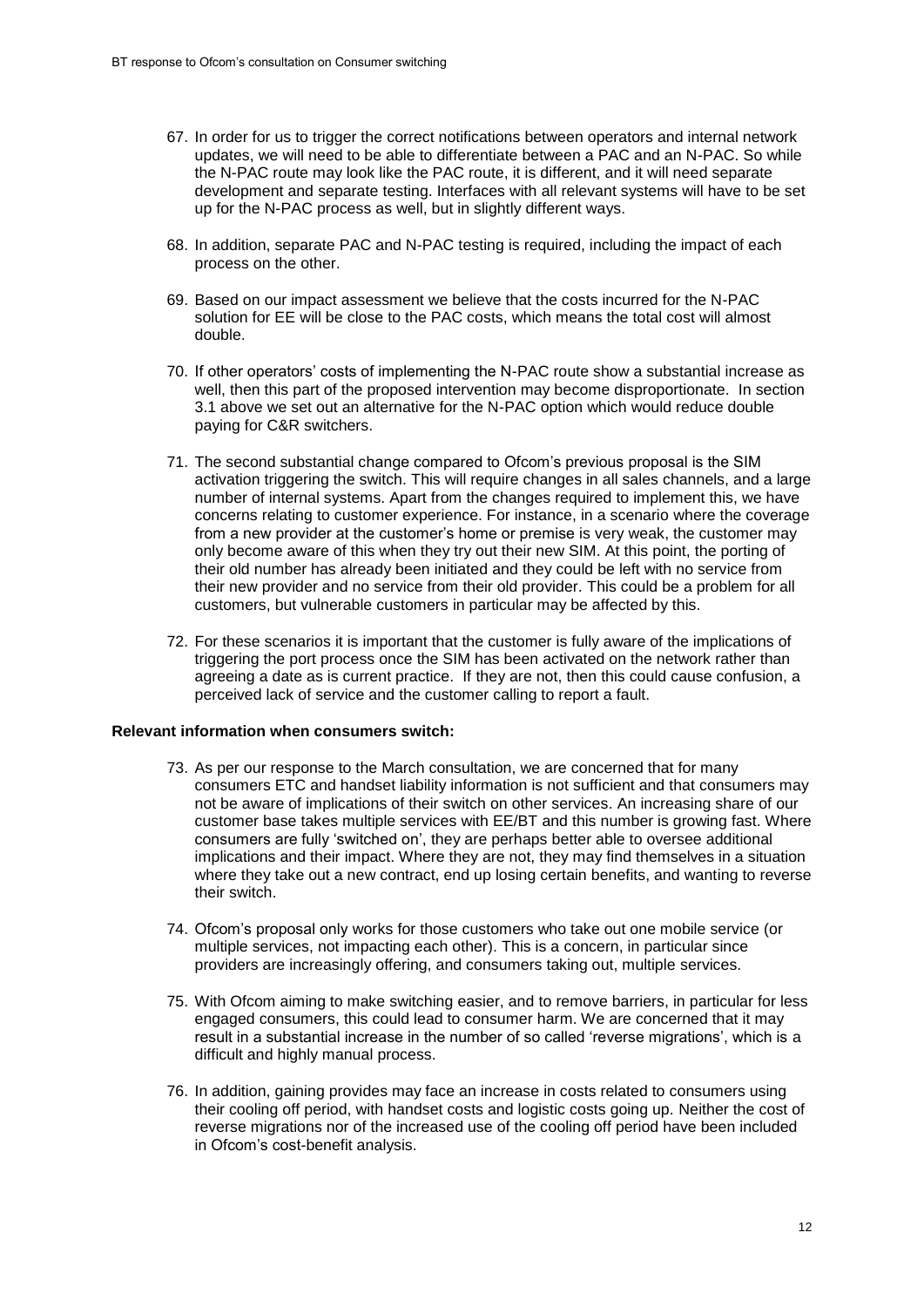77. To mitigate consumers only receiving ETC information, Ofcom suggested providers can include links with additional, relevant information in the confirmation SMS. This would add costs to the process, because more systems would have to feed into the SMS message and some of these systems are currently completely outside our mobile systems. We question the effectiveness of including links, and consider only a small number of customers would read the information in the links.

#### **Fraud and authentication:**

- 78. In our response to the March consultation, we raised concerns in relation to fraud and authentication of customers. We argued that both proposals lacked safeguards to protect against fraud. Any type of fraud causes anxiety – both to consumers and to providers – and risks undermining consumers' faith in the switching process and the industry. We believe that both proposals have the potential to increase the risk of fraud and therefore harm to customers.
- 79. Under the current switching process, checks are carried out by the losing provider over the phone to verify the customer before any data is disclosed and a PAC provided in compliance with data protection legislation. Under the Auto-Switch proposal, particularly where a customer is able to request and receive a PAC by text, under Ofcom's current proposal, this verification process is bypassed. Similarly, there appears to be greater scope for customer verification processes to be bypassed under the GPL process. This not only leaves service providers open to a greater risk of fraud but also open to data protection related complaints made to the Information Commissioners Office ('ICO').
- 80. BT accepts that under the current switching process even with robust safeguards in place, fraudulent activity can, and does, unfortunately occur. The issue here is the unauthorised switch of a mobile number without the account holder's consent or/and knowledge and there are several scenarios which fit into this category.
- 81. BT has seen examples of unauthorised switching for example, in the form of a disgruntled family member who has had use of the mobile number, or fraudsters, gaining access to a customer's SIM card through theft. In some instances, fraudsters pose as a genuine customer, reporting the number as lost or stolen, requesting a PAC and switching the number to a new service provider. There have also been instances where the user of a mobile number, who is a registered third party on a customer's account, assumes that they have the right to port the number and do so without the account holder's knowledge or consent.
- 82. In addition, BT remains concerned with the occurrence of more organised fraud for example, 'account takeovers' - where a fraudster poses as a genuine customer, gains control of their account and personal information, which provides them with further opportunities to make unauthorised transactions. EE has seen a significant increase in the number of attempted account takeovers over the past few months.
- 83. BT remains concerned that, whilst it continues to employ vigorous measures to prevent fraud, the Auto-Switch and GPL proposals do not go far enough to protect customers against fraud and that both proposals are likely to increase fraud, or customers being switched without the account holder's consent, leading to consumer harm. Below we focus on the increased risk of fraud and authentication issues in relation to the Auto-Switch proposal.
- 84. Requesting and receiving a PAC by SMS would increase the risk of switching a number where the account holder does not have the SIM Card in their possession.
- 85. In addition, as BT has experienced regular occurrences of CLI spoofing with spam nuisance calls and artificial inflation of traffic, we are concerned that the proposals could lead to an exacerbation of unauthorised ports. Spoofing would allow a fraudster to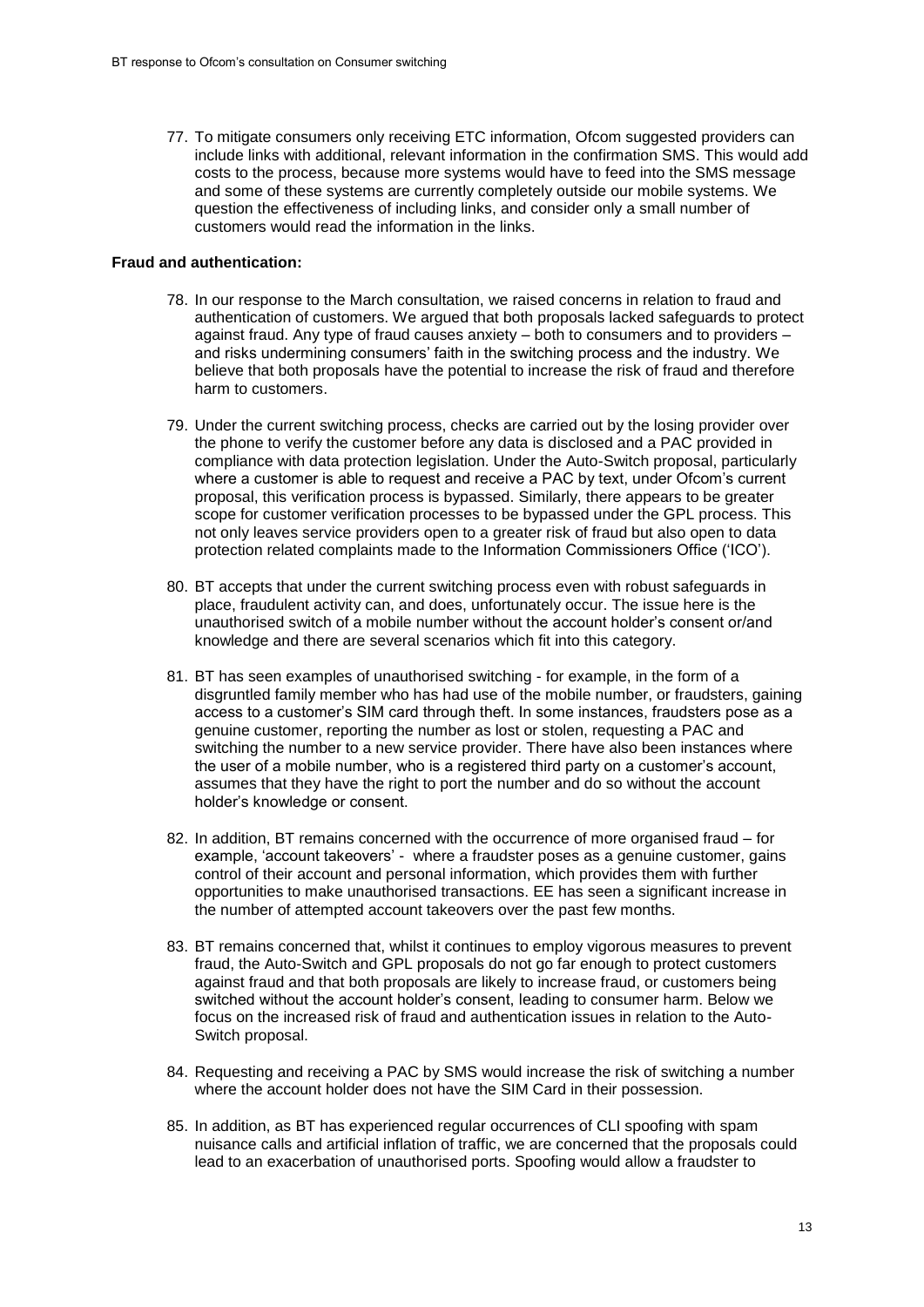disguise the number when requesting a PAC. This would allow a fraudster to obtain a PAC without having the handset and possibly even the SIM.

- 86. Although we believe the online channel has more safeguards built in, fraudsters are increasingly trying to access these accounts, for example, via Web chat functionality, and deploy malware to obtain customer data. When this happens, the fraudster may not be in possession of the SIM, a scenario which is not included in Ofcom's analysis of SIM Swap or Unauthorised Acquisition of Mobile Numbers.
- 87. Additional safeguards could be incorporated in the SMS and online routes. Providers could send the customers a verification message back, to which the customer would have to respond before receiving the PAC. Similarly, in cases where a number is reported as lost or stolen, measures need to be place to ensure that the SIM is replaced and registered to the number prior to a PAC being issued. This would add further costs to the solution though, and slow down the process. Where the customer uses the online route to request a PAC, the PAC could be sent by SMS to the registered mobile number on the account rather than online, to minimise impact related to online fraud.
- 88. In terms of the requirement to provide a PAC request via an industry short code, PlusNet, BT Onephone and BT Mobile do not currently have the technical capability to provide such a service. This will have to be separately developed for this purpose.

#### **Multi-SIM accounts**

- 89. BT Mobile has a product "Family SIM" where multiple SIMs are provided as part of one contract. There are some specific issues with Family SIM accounts and the proposed Auto-Switch process, which may also be relevant to other providers offering multi SIM accounts.
- 90.  $*$
- 91.  $*$
- 92.  $*$

### <span id="page-13-0"></span>**3.3 End-to-end management process**

93. In Section 2.4 we included an overview of the improvements that are being implemented by mobile CPs on a voluntary basis. We believe these improvements will minimise the number of cases where ports do not take place in one business day, and to a shortening of the time period during which a consumer's service may be impacted on the day of the port and that a costly intervention to put in place an end-to-end management process is disproportionate, and may not be effective.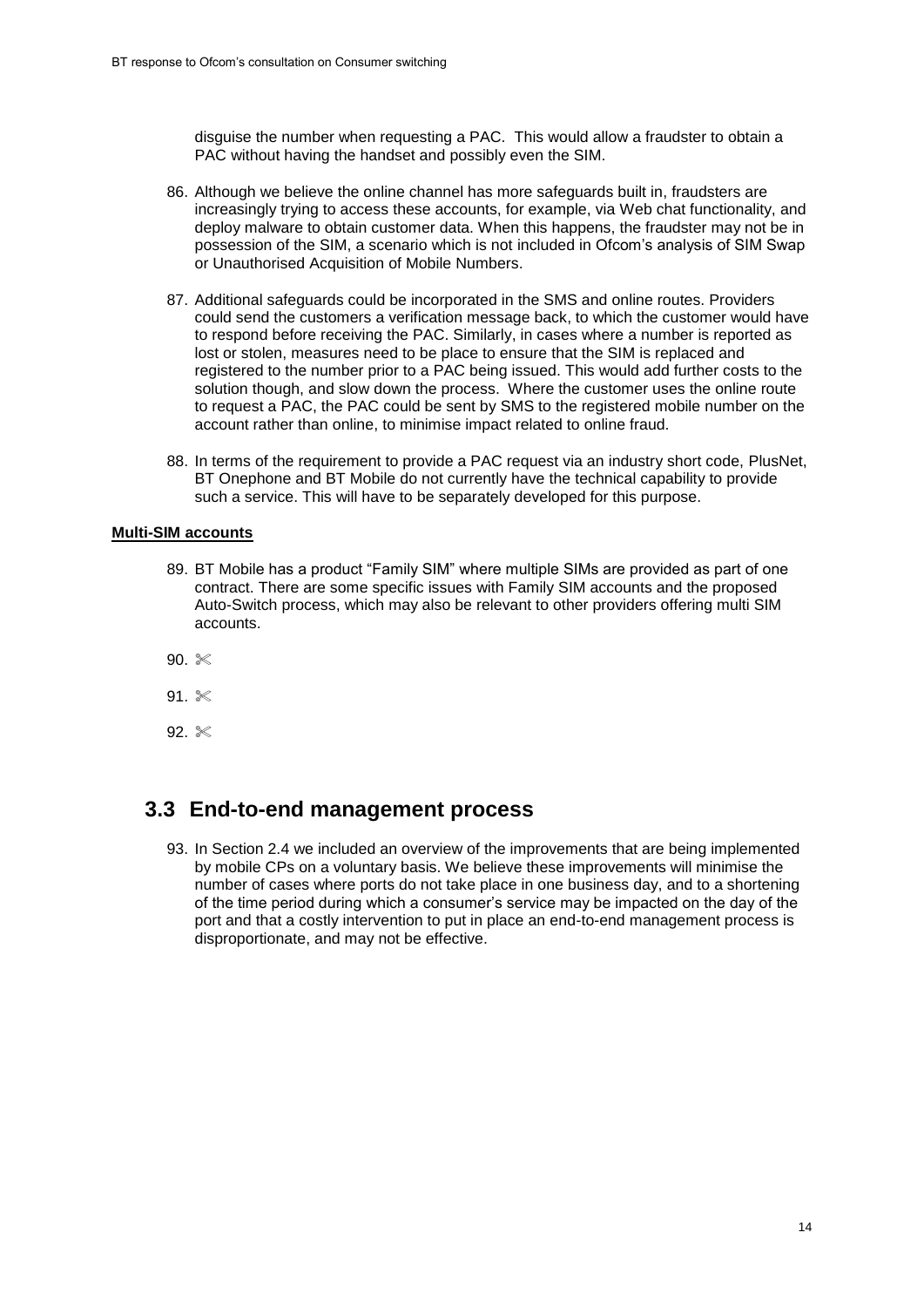# <span id="page-14-0"></span>**4 Comments on Ofcom's impact assessment and conclusion**

- 94. Ofcom's consultation includes updated benefits and updated costs compared to the March consultation. Below we comment on these, including on Ofcom's conclusion. In the time available, we have only focused on the benefits and costs related to the Auto-Switch option.
- 95. Based on an assessment of our costs, Ofcom's benefits, and issues around the customer experience, we believe there is a more proportionate way to make changes to mobile switching.
- 96. The details of a voluntary proposal which is supported by BT and Vodafone are included below. BT and Vodafone will continue to work on this proposal, and will share further details with Ofcom as part of the consultation.

#### **Benefits:**

-

- 97. In its March 2017 Consultation Ofcom estimated the benefits of its switching proposals in terms of removing double paying and time saving. In the latest consultation Ofcom has provided estimates from a willingness to pay (WTP) survey, which it believes are a more reliable alternative to its estimates of time savings. Ofcom's WTP estimates and double paying estimates in aggregate now form the basis of its latest assessment of the benefits.
- 98. Ofcom's approach of placing weight almost entirely on WTP estimates in favour of its 'bottom up' time savings estimates is inconsistent with its approach to estimating consumer benefits/harm in comparable settings. For example, in assessing the consumer harm associated with a loss of service in its auto compensation consultation, Ofcom placed significant weight on its 'bottom up' component based analysis which included estimates of time savings, and effectively ignored its WTP estimates. Notably in the context of auto-compensation, Ofcom's WTP estimates were at the bottom end of its range, whereas its WTP estimates in this consultation are nearly double those of its 'bottom up' time saving approach. Whilst noting the different context in which these estimates were made, Ofcom's extreme approach of dismissing WTP estimates in one context and relying on them almost exclusively in another shows a clear lack of consistency. We question whether Ofcom's reforms could be justified by such contentious evidence.
- 99. More generally, Ofcom fails to take account of the fact that WTP approaches inherently suffer from a hypothetical bias which leads to such estimates overstating the true value that consumers place on a good or service. Hypothetical bias is widely recognised in economic literature as the most persistently troubling result in WTP estimates and arises because WTP survey questions are hypothetical and so respondents who state that they would pay for a new switching process are not required to actually pay.<sup>1</sup> Some respondents may state that they would pay for a new process when, in fact, they would not, if placed in the real situation. Respondents may also have an incentive to overstate their WTP in the hope of influencing policy by signalling their support for a reform (i.e. strategic bias or 'warm glow') or simply to please the interviewer (i.e. 'yea saying').

<sup>&</sup>lt;sup>1</sup> Blumenschein et al, Hypothetical versus real payments in Vickrey auctions, 1997, Cummings et al, Are Hypothetical Referenda Incentive Compatible?, 1997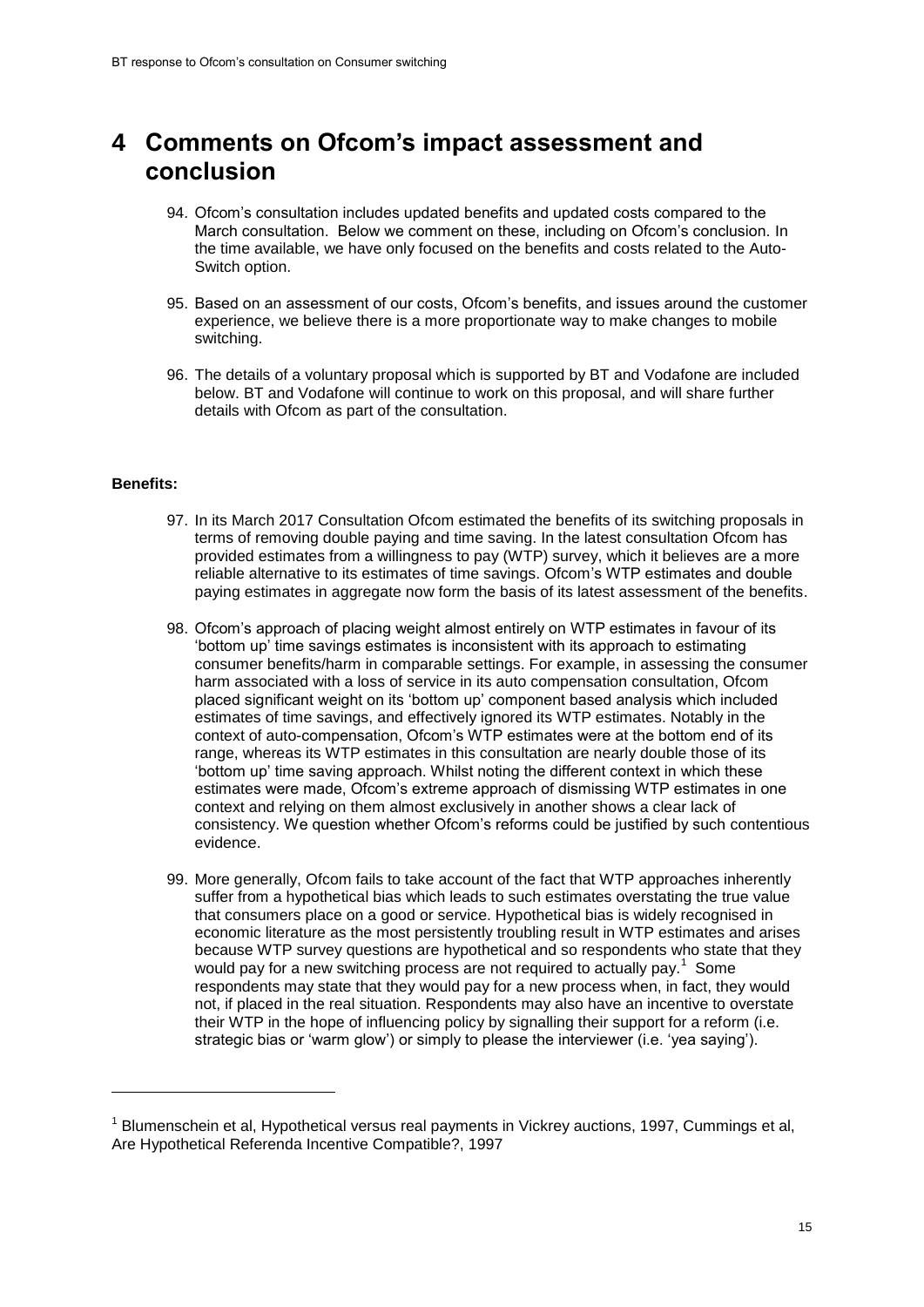- 100. Hypothetical bias is likely to be particularly strong for a passive use service such as switching where there is a lack of familiarity with paying for such services. This inherent bias should not preclude WTP estimates from being used altogether but it does mean such results should be treated with caution, and as a supplement rather than substitute to other estimates e.g. time savings.
- 101. In terms of the WTP scenarios presented to consumers, we believe important details of the process were left out. The fact that consumers are only given information about early termination fees and handset liability could lead to many consumers having to call their current provider back and enquire about implications for other services. It could also result in consumers going ahead with the switch and regretting their decision because of impacts on other services they were not made aware of. These situations are real outcomes of Ofcom's proposals, and consumers may change their willingness to pay if they had been made aware of this during the survey.
- 102. The wide range of estimates from the WTP survey and significant disparity to Ofcom's time saving estimates casts further doubt over the reliability of the estimates. Ofcom's base case WTP estimates of the benefits for auto-switch (text and online) range between £17.5m and £37m, meaning the upper bound is more than double the lower bound. Further, even the lower bound WTP estimate (£17.5m) is more than double the upper bound of Ofcom's time savings estimate (£8m), which also has a far narrower range (£5.8m to £8m). This disparity draws into question the robustness of the WTP results particularly given that where switchers in the WTP survey had a negative experience of obtaining a PAC, the vast majority of reasons were time related (e.g. 'conversation to get the code took too long', 'took too long to get the code from when I requested it', 'getting through to provider'). Despite this Ofcom comes to the conclusion that WTP estimates are more reliable and also more likely to understate the true benefits. The significant variation in estimates heightens the risk of error and highlights the need to take both a conservative and more inclusive approach to interpreting the evidence.
- 103. Ofcom claims that its WTP estimates are likely to understate consumer's true willingness to pay for its proposed switching reforms, but the reasons it provides for this are weak and could equally lead to overstatement. Ofcom suggests that survey respondents may value a new switching process more than the WTP evidence suggests but were unable to express their true willingness to pay because questions only provided set price points (e.g. £2, £5 or £10). However the set price points may equally have created their own upward bias because of a rounding affect. For example respondents may have only valued GPL at £1.20 but selected £2 because it was closer to their value than zero. As a result the average WTP values could also overstate the true value of reformed switching processes to consumers.
- 104. Ofcom also suggests that respondents are unlikely to fully account for indirect benefits of switching reforms such as those from number portability and avoiding double paying. However it provides no evidence to support this assertion. The survey did not ask respondents what they considered to be the most beneficial aspects of the switching proposals, and so Ofcom's claim is at best speculative. If consumers are truly incapable of properly assessing the benefits of the switching proposals, as Ofcom suggests, then there is no reason to believe they couldn't equally overestimate the likely benefits from switching reforms.
- 105. Moreover, Ofcom already explicitly accounts for the reduction in harm relating to double paying, and so if anything the risk is that respondents WTP values include this benefit which would mean that Ofcom's estimates of the benefits include double counting and are therefore an overstatement. Ofcom's WTP estimates in this context should therefore be treated as upper bounds of the expected benefit rather than as lower bounds as it suggests in the Consultation.
- 106. In relation to Ofcom's estimates of the benefits from removing double paying, subject to our comments about the harm, we agree there are benefits to addressing double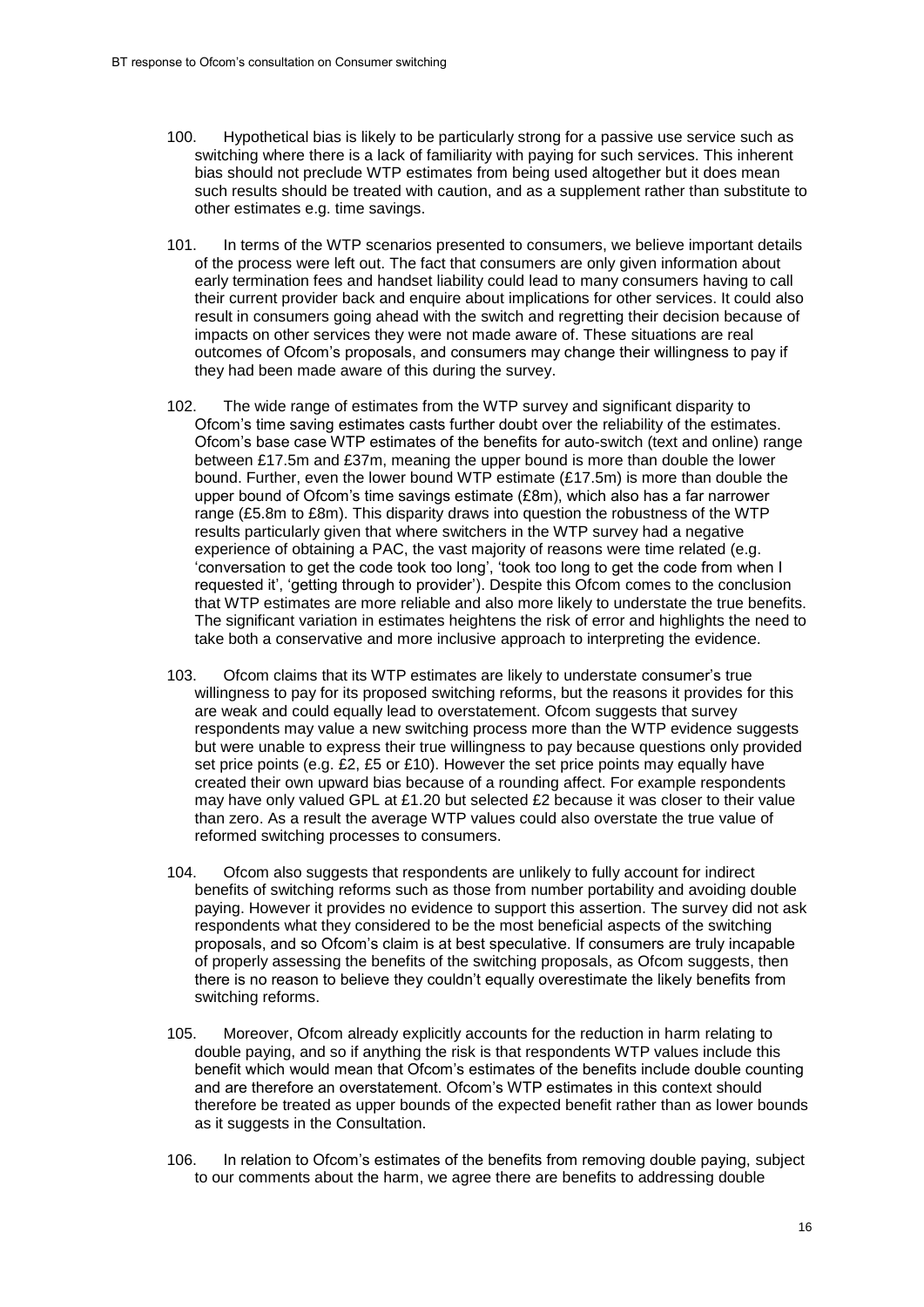paying for PAC customers because they stop receiving service from their losing provider. However, as set out above, we do not agree with the conclusions for C&R switchers in this respect. These consumers continue to receive service, and a significant majority (around 80%) decided to have an overlap because they derived an immediate benefit from it. In addition, we do not agree with Ofcom's conclusion that for this group of consumers the process of cancelling their existing service and taking out a new service is a difficult one.

#### **Costs:**

- 107. In terms of the implementation costs of the reduction of the Notice Period for PAC switchers, we agree with Ofcom's estimate of the cost for an MNO.
- 108. In section 3, we included our comments based on the high level impact assessment of the Auto-Switch option, focusing on the changes compared to the previous Auto-PAC proposal. We set out our views that the N-PAC route and the SIM activation triggering the switch would lead to a significant increase in implementation costs for BT compared to the previous Auto-PAC process.
- 109. We explained that we remain concerned that the current process, in particular the SMS route, does not provide sufficient safeguards. We believe that the SMS route would require a validation step, in which the provider asks the customer for verification details, and the customer responds to this message before the PAC is being sent. This would further increase the costs of this solution. In addition, sending multiple SMS messages to the customer which require responses could have a negative impact on the customer experience.
- 110. Ofcom has not included costs for an increase in reverse migrations and customers using their cooling off period. As set out above, we believe these costs may go up substantially, and should be included in Ofcom's impact assessment.

### **Conclusion:**

- 111. We agree with Ofcom that based on its cost benefit analysis, the Auto-Switch option appears to be the more proportionate one. As set out above, our impact assessment indicates that costs of this option are significantly higher than estimated by Ofcom, and that Ofcom should update its analysis.
- 112. The N-PAC route for C&R customers appears to be disproportionate, with benefits likely to be lower than indicated by Ofcom, and the costs higher. Ofcom should look at alternatives to address potential harm related to this, and the most obvious option appears to let C&R customers choose the date by which they want the service with the current provider to stop.
- 113. We note that the benefits of the Auto-Switch process only just outweigh the costs, and that the WTP analysis may not provide an accurate value of the benefits. With an increase in costs, and decrease in benefits, we question whether the changes to processes and systems, which are significant, are still proportionate, in particular taking into account the high satisfaction rates with mobile switching.
- 114. In addition, we are concerned that Ofcom's proposal may lead to harm for consumers who, if provided with all relevant switching implications, would not have switched, and want to migrate back to their original provider.
- 115. With this in mind, BT and Vodafone have worked together to develop a voluntary proposal that addresses the issues identified in the current switching process, and reduces the potential harm related to Ofcom's Auto-Switch proposal. This voluntary proposal could take the form of a Code of Practice, with providers signing up to it, comparable to the Mobile Content Code, or the Fixed Broadband Speed Code of